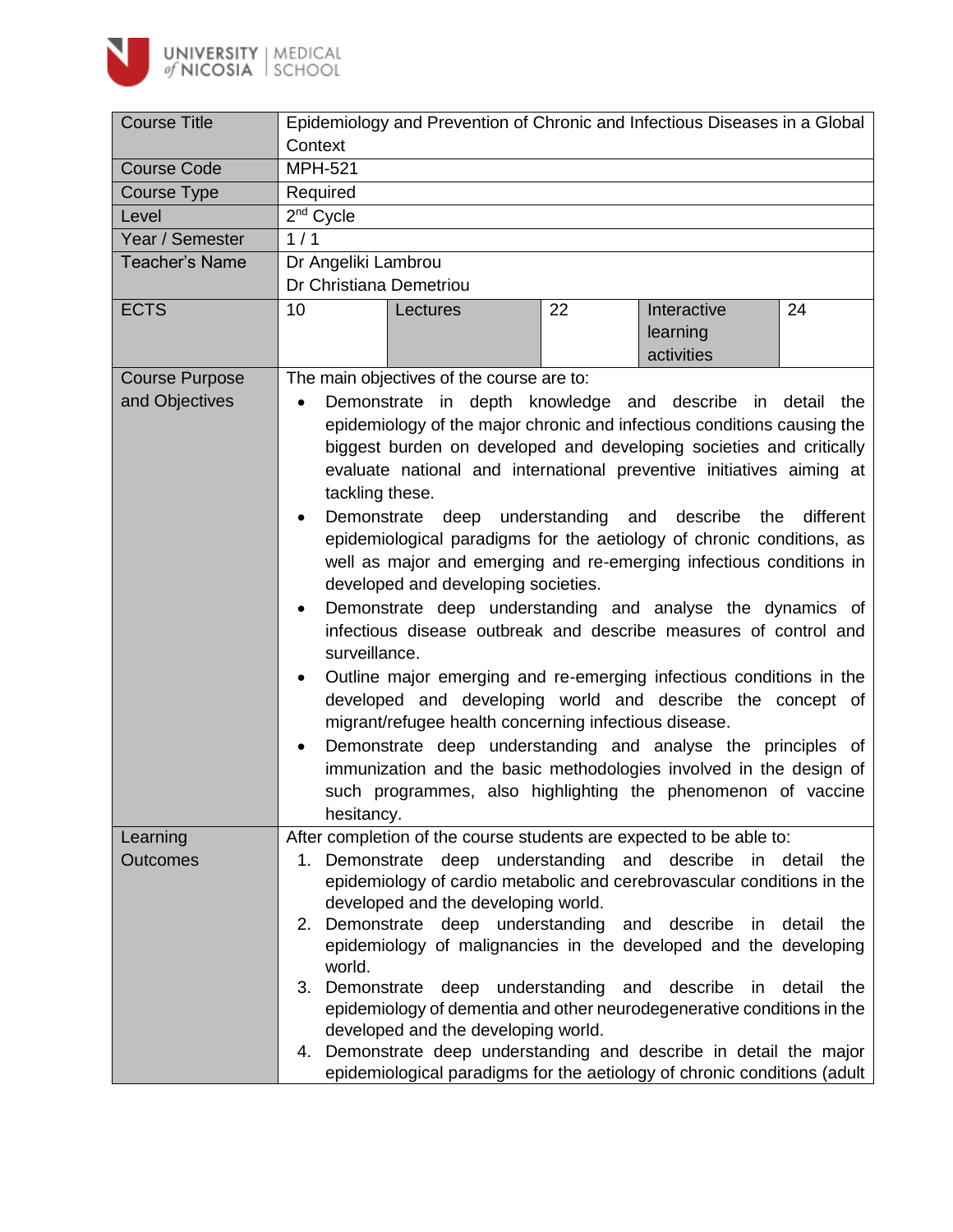

|                       | life risk factors, early life biological programming, and life-course                                                                                                                                                                                                                                                                                                                                                                                                                                                                                                                                                                                                                                                                                                                                                                                                                                                                                                                                                                                                                                                                                                                                                                                                                                                                                                                                                                                                                                                                                                                   |  |  |  |  |  |
|-----------------------|-----------------------------------------------------------------------------------------------------------------------------------------------------------------------------------------------------------------------------------------------------------------------------------------------------------------------------------------------------------------------------------------------------------------------------------------------------------------------------------------------------------------------------------------------------------------------------------------------------------------------------------------------------------------------------------------------------------------------------------------------------------------------------------------------------------------------------------------------------------------------------------------------------------------------------------------------------------------------------------------------------------------------------------------------------------------------------------------------------------------------------------------------------------------------------------------------------------------------------------------------------------------------------------------------------------------------------------------------------------------------------------------------------------------------------------------------------------------------------------------------------------------------------------------------------------------------------------------|--|--|--|--|--|
|                       | effects).<br>5. Describe in detail principles of prevention applicable for tackling major<br>chronic disease epidemics and be able to design preventive<br>programmes for dealing with these in developed and developing<br>countries.<br>6. Describe the phenomenon of emerging infectious diseases, their<br>determinants and the current response approaches.<br>7. Name the main objectives of epidemiological surveillance and<br>distinguish its major types.<br>8. Interpret and explain the characteristics of incubation period,<br>transmission, and communicability of microbes and describe their<br>relationship with the spread of diseases in the population.<br>9. Describe the modes of epidemic initialisation and the types of epidemics.<br>10. Name the main objectives of infectious disease epidemic investigation<br>and describe the steps of an outbreak investigation.<br>11. Demonstrate deep understanding and describe in detail the major<br>epidemiological characteristics of selected major infectious diseases for<br>public health (e.g. HIV/AIDS, tuberculosis, influenza, diarrhoeal disease,<br>malaria) in the developed and developing world.<br>12. Describe in detail the modes of prevention and control of infectious<br>diseases and relevant measures and explain their relevance with the<br>mode of transmission.<br>13. Be familiar with the objectives and the content of the Expanded Program<br>on Immunization (EPI) of the World Health Organization.<br>14. Describe the 'epidemiological profile' of migrants/refugees and the |  |  |  |  |  |
|                       | healthy immigrant effect and assess the myths prevailing regarding this<br>specific issue in modern societies.                                                                                                                                                                                                                                                                                                                                                                                                                                                                                                                                                                                                                                                                                                                                                                                                                                                                                                                                                                                                                                                                                                                                                                                                                                                                                                                                                                                                                                                                          |  |  |  |  |  |
| Prerequisites         | None<br>None<br>Required                                                                                                                                                                                                                                                                                                                                                                                                                                                                                                                                                                                                                                                                                                                                                                                                                                                                                                                                                                                                                                                                                                                                                                                                                                                                                                                                                                                                                                                                                                                                                                |  |  |  |  |  |
| <b>Course Content</b> | 1. Epidemiology of major chronic conditions I: cardiometabolic and<br>cerebrovascular conditions<br>2. Epidemiology of major chronic conditions II: neoplastic conditions<br>3. Epidemiology of major chronic conditions III: dementia and other<br>neurodegenerative conditions<br>4. Epidemiological paradigms for the aetiology of chronic conditions<br>5. Prevention of the major chronic conditions in developed and<br>developing countries<br>6. Emerging infectious diseases: current understanding<br>7. Epidemiological surveillance: cornerstone for the organization of public<br>health measures at the national and international level<br>8. Special concepts in infectious diseases and spread dynamics<br>9. Infectious disease epidemic investigation<br>10. Epidemiology of major infectious diseases<br>11. Measures for prevention and control of infectious diseases in the<br>developed and developing world                                                                                                                                                                                                                                                                                                                                                                                                                                                                                                                                                                                                                                                    |  |  |  |  |  |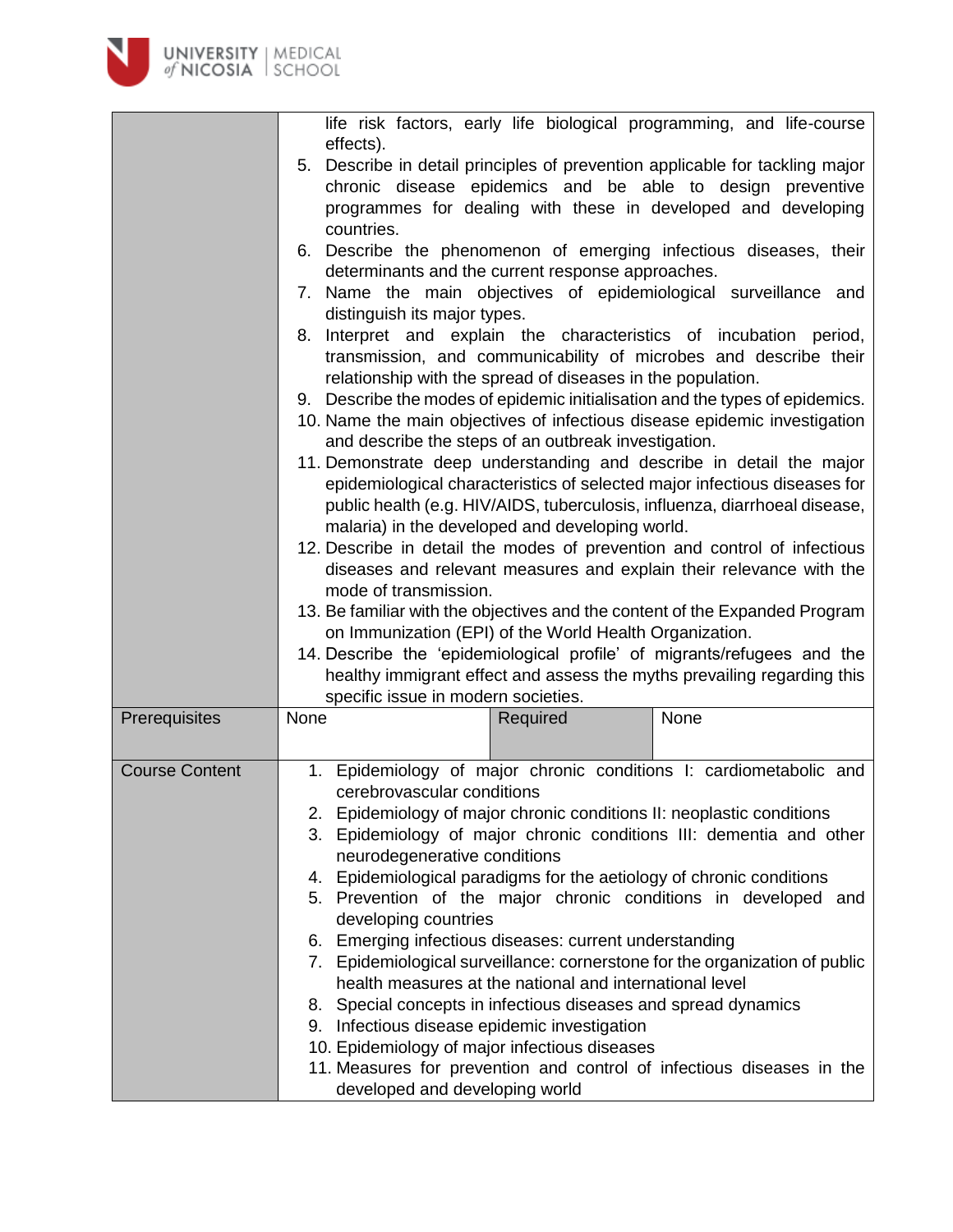

|                         | 12. Migrant health and infectious diseases: epidemiological data and<br>prevailing perceptions in developed societies                                                                                             |                                                        |                                                 |      |                        |  |  |
|-------------------------|-------------------------------------------------------------------------------------------------------------------------------------------------------------------------------------------------------------------|--------------------------------------------------------|-------------------------------------------------|------|------------------------|--|--|
| Teaching<br>Methodology | This programme is delivered via distance learning (online) and includes<br>recorded lectures, interactive online tutorials (Webinars) and discussion<br>forums, as well as online exercises and other activities. |                                                        |                                                 |      |                        |  |  |
| Bibliography            | <b>Required Textbooks / Reading:</b>                                                                                                                                                                              |                                                        |                                                 |      |                        |  |  |
|                         | <b>Title</b>                                                                                                                                                                                                      | Author(s)                                              | <b>Publisher</b>                                | Year | <b>ISBN</b>            |  |  |
|                         | Chronic<br><b>Disease</b><br>Epidemiology<br>and Control<br>$(3rd$ ed.)                                                                                                                                           | Remington LP,<br>Brownson RC,<br>Wegner MV             | American<br><b>Public Health</b><br>Association | 2010 | 978-<br>0875531<br>922 |  |  |
|                         | Modern<br>Infectious<br><b>Disease</b><br>Epidemiology<br>$(3rd$ ed.)                                                                                                                                             | Giesecke J                                             | <b>CRC Press</b>                                | 2017 | 978-<br>1444180<br>022 |  |  |
|                         | <b>Recommended Textbooks / Reading:</b>                                                                                                                                                                           |                                                        |                                                 |      |                        |  |  |
|                         | <b>Title</b>                                                                                                                                                                                                      | Author(s)                                              | <b>Publisher</b>                                | Year | <b>ISBN</b>            |  |  |
|                         | <b>Sick Societies:</b><br>Responding to<br>the Global<br>Challenge of<br>Chronic<br>Disease.                                                                                                                      | Stuckler D, Siegal<br>K                                | Oxford<br>University<br>Press                   | 2011 | 978-<br>0199574<br>407 |  |  |
|                         | Oxford<br>Textbook of<br><b>Global Public</b><br>Health<br>$(6th$ ed.)<br><b>ONLINE</b>                                                                                                                           | Detels R,<br>Gulliford M,<br>Abdool-Karim Q,<br>Tan CC | Oxford<br><b>University</b><br>Press            | 2015 | 978-<br>0199661<br>756 |  |  |
|                         | Infectious<br><b>Disease</b><br>Epidemiology:<br>Theory and<br>Practice<br>$(3rd$ ed.)                                                                                                                            | Nelson KE,<br>Williams C                               | Jones &<br><b>Bartlett</b><br>Learning          | 2013 | 978-<br>1449683<br>795 |  |  |